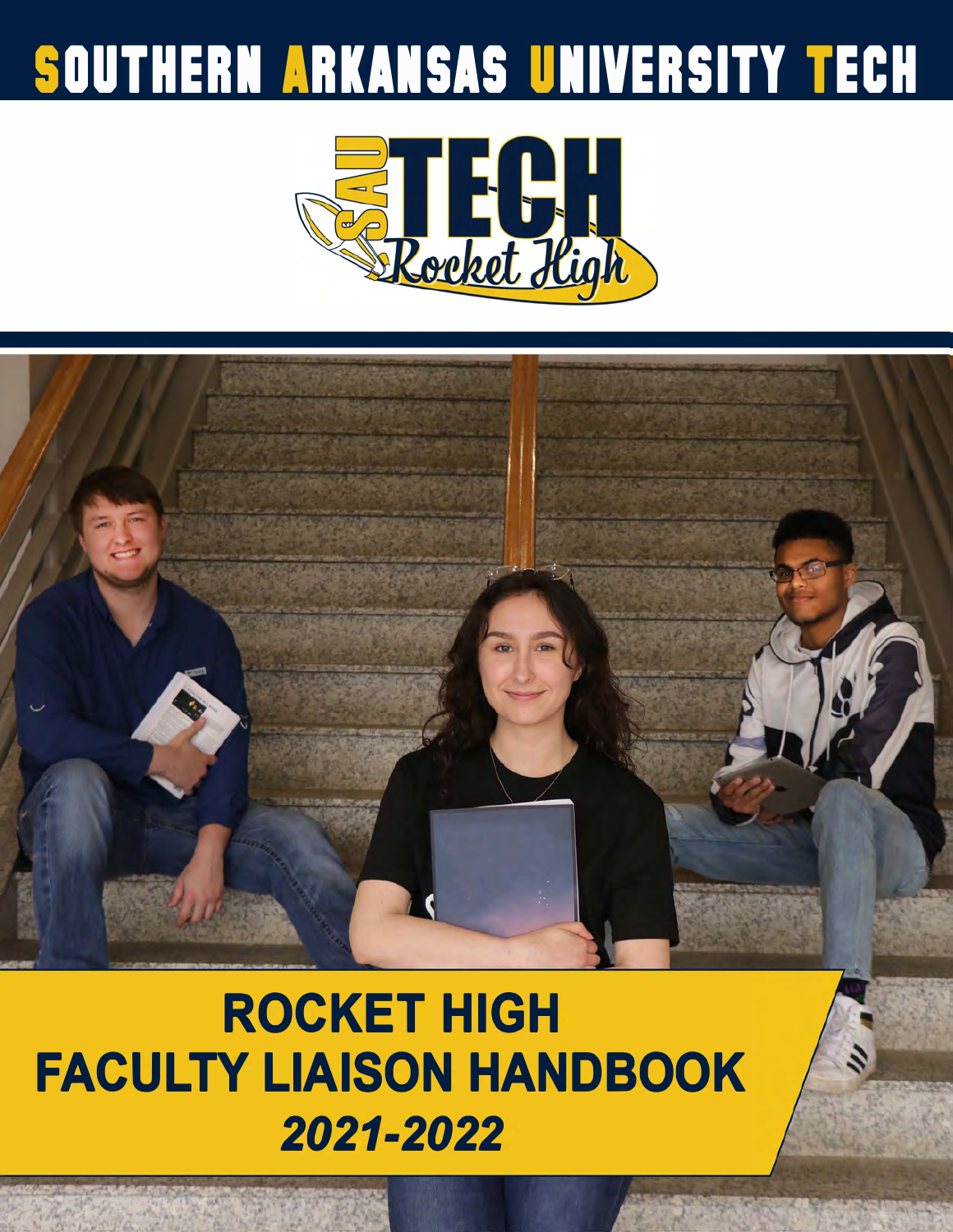#### **TABLE OF CONTENTS**

| New Teacher Orientation        |
|--------------------------------|
| Syllabus Review                |
| Mentoring and Ongoing Training |
| <b>Site Visits</b>             |
| Non-compliance                 |
|                                |
|                                |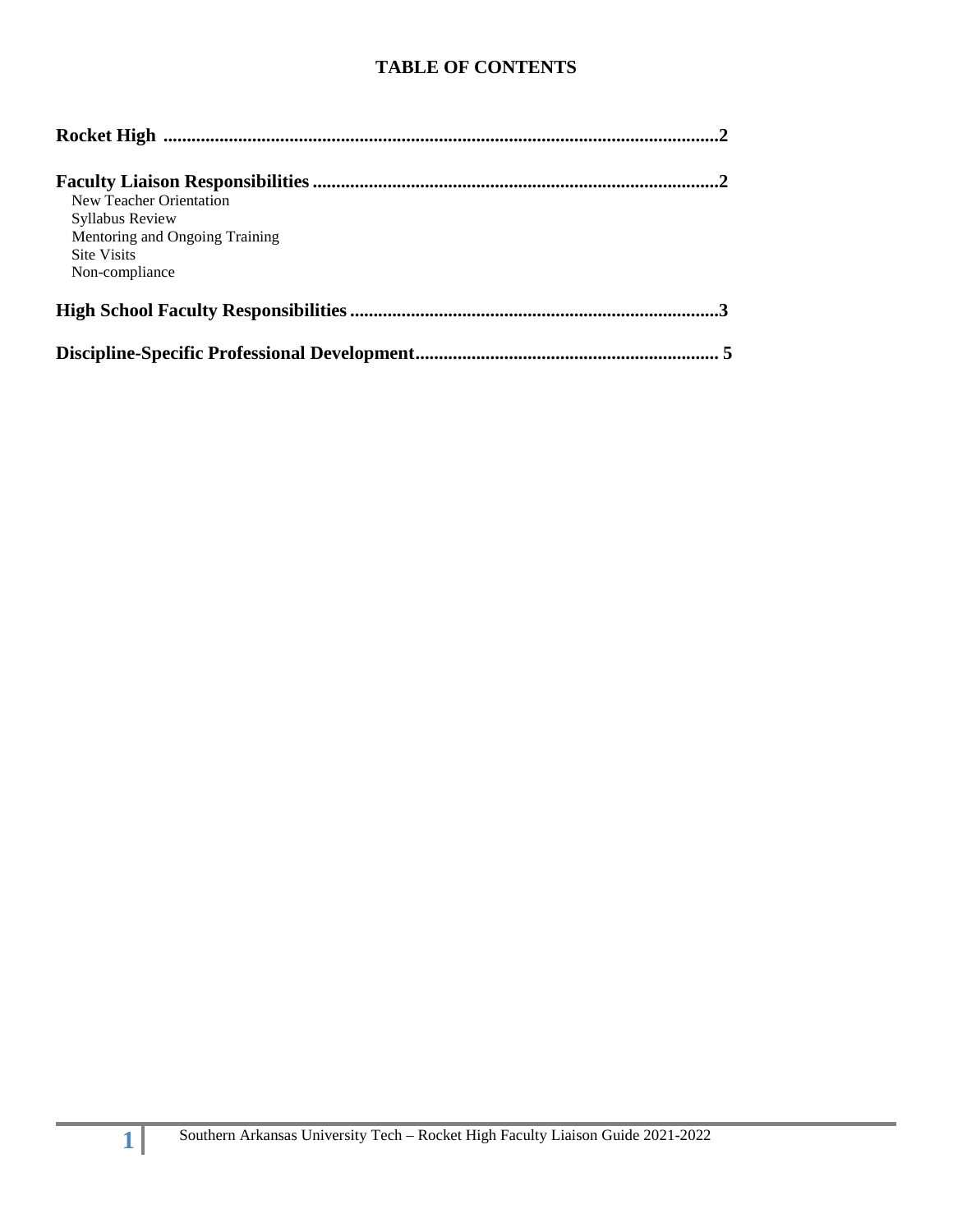## **Rocket High**

Rocket High, Southern Arkansas University Tech's concurrent enrollment program (CEP), is a partnership with school districts to provide an opportunity for qualified students to earn college credit while still in high school, allowing students to get a head start on their college career before graduation. Classes are taught by approved high school teachers during the regular high school schedule. The course materials, assignments and grading standards used in the courses must meet the same standards as regular SAU Tech courses. Courses vary by high school based on the qualifications of the high school instructors. Early College Initiative students attend classes on SAU Tech's campus. High school students may take up to eleven college credit hours each semester.

#### **Faculty Liaison Responsibilities**

Faculty Liaisons play an essential role in the success of the Rocket High program. The quality and academic rigor of the program depends largely on the active participation of the Faculty Liaisons. Rocket High Faculty Liaisons are responsible for ensuring that courses in their respective content area taught at the high schools align with courses taught by the college. Faculty Liaisons must provide curriculum oversight, mentorship, and support to high school instructors. The primary responsibilities of Faculty Liaisons include, but are not limited to new teacher orientation, syllabus review, mentorship and ongoing training, site visits, and addressing noncompliance issues.

- **New Teacher Orientation** When a new instructor is approved to teach a concurrent course, faculty liaisons must conduct a new teacher orientation with the high school instructor. This visit should be made prior to the first class taught by a new concurrent instructor or, depending on the circumstances, during the first semester a course is taught. The faculty liaison will go over the concurrent faculty handbook, the student handbook, SAU Tech course policies including early alert retention, attendance processes, drops, roster certification, final grade submission, use of CampusConnect, course assessment, and the course syllabus. Liaisons should instruct the teacher how to create their course syllabus in the college's learning management system (LMS). Upon completion of the orientation, the New Concurrent Instructor Site Visit Form will be completed and submitted to the CEP **Coordinator**
- **Syllabus Review** High school instructors must create/revise course syllabi at the beginning of each semester using the Concourse system to ensure consistency across curriculum. Faculty Liaisons must then review and approve the syllabi. Syllabi should be reviewed within the first two weeks of the semester. High school instructors must distribute the syllabi to their students.
- **Mentorship and Ongoing Training** Faculty liaisons should communicate discipline specific information to high school instructors on a regular basis. Liaisons must also conduct annual professional development workshops. This is usually done during breakout sessions at the college's Annual Professional Development Workshop held during the summer. These sessions must be documented. A session agenda should be created and distributed to attendees. The session agenda and any handouts distributed should be sent to the CEP Coordinator following the event. In cases where a high school instructor cannot attend, a one-on-one training should be scheduled on a more convenient date. The professional development must be collegial, discipline-specific, and address such topics as content, pedagogy, delivery, assessment, evaluation, research, development, or advancement in the discipline being taught. High school instructors are required to participate in professional development each of the first two years he/she teaches a concurrent course and not less than once every three years after the first two years. The Concurrent Instructor Professional Development Site Visit Form will be completed and submitted to the CEP Coordinator after each visit.
- **Site Visits** Faculty liaisons will visit concurrent instructors to ensure their adherence to the CEP's policies and procedures. The site visit may take place at the same time as the professional development site visit. Monitoring site visits must occur each of the first two years a concurrent instructor teaches a concurrent course and not less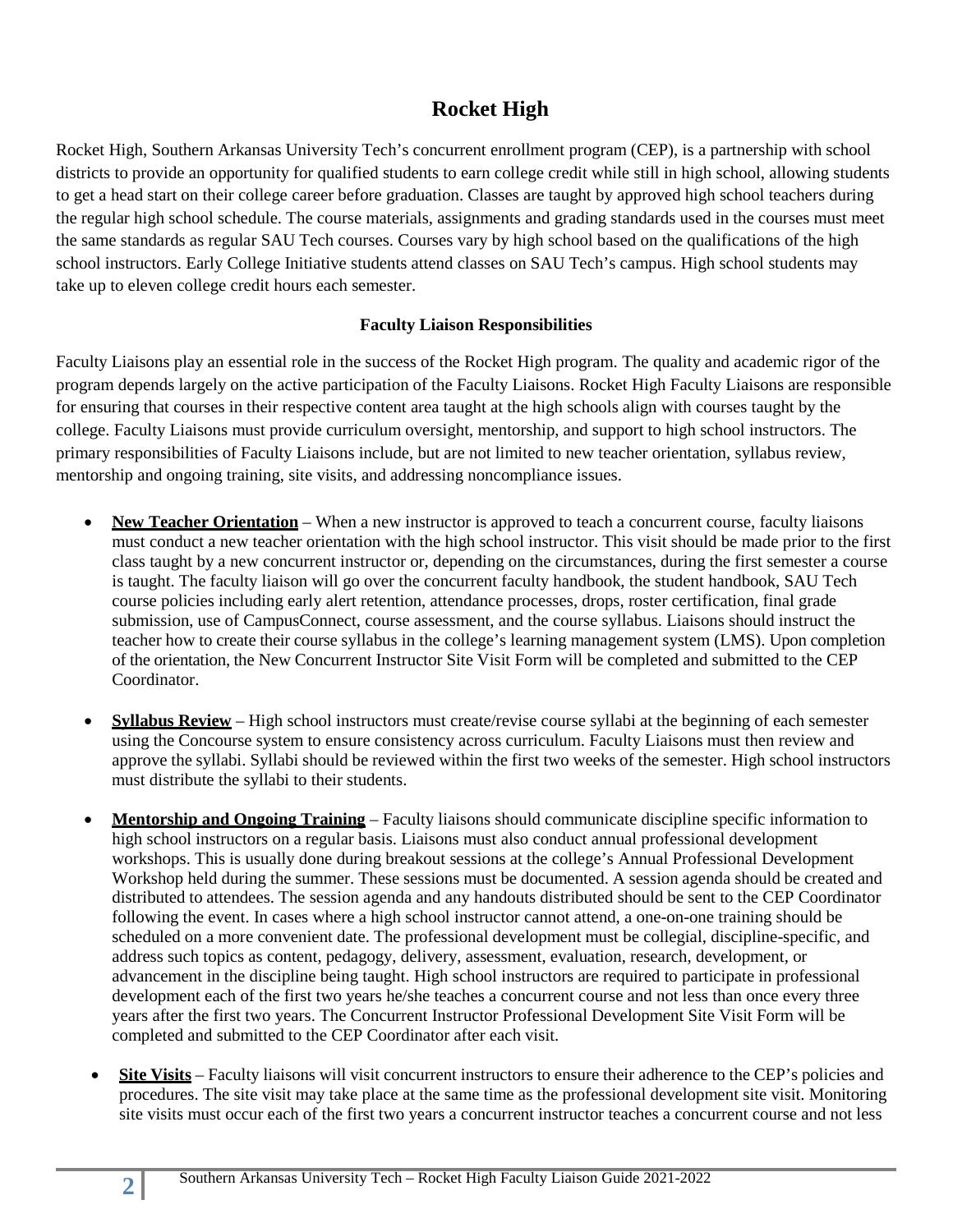than once every three years after the first two years. The Concurrent Monitoring Site Visit Form will be completed and submitted to the CEP Coordinator after each visit.

During the monitoring site visit, the faculty liaison will confirm, by observation and/or communication, that the following are occurring:

- a. Procedures for certifying rosters are being followed
- b. Methods of assessment are being followed
- c. Course content and outcomes as outlined in the syllabus are being taught
- d. Testing procedures and evaluation are similar to and show evidence of learning comparable to the course taught on campus
- e. The concurrent instructor creates meaningful learning experiences, engages students in problem solving activities, and promotes critical thinking equivalent to the course taught on campus (including both lecture and lab components of the course)
- f. The textbook being used in the concurrent course is comparable to the textbook of the equivalent oncampus course
- **Non-compliance Issues** In order to maintain the quality of concurrent courses, instructors are required to follow specific course and professional guidelines. The Faculty Liaison should document any concerns and include them on the site visit report. The Faculty Liaison should immediately discuss the concern with the instructor, give written feedback on changes they want to see implemented, and set a reasonable time (i.e., one semester) for corrections to be made. If the concerns are not corrected within a reasonable amount of time, the Faculty Liaison must inform the CEP Coordinator. The CEP Coordinator will contact the instructor and/or school district to inform them of the concerns. The Faculty Liaison will make another visit to see if the instructor has improved. If at that time the teacher has improved, the issue can be considered resolved; however, the liaison will continue to follow up over the next year to ensure that the teacher continues to implement the changes discussed. If the concerns are not addressed, the instructor may lose their ability to teach concurrentcourses.

SAU Tech's Employee Handbook contains policies and procedures applicable to all employees. In addition, the Faculty Manual delineates policies specific to faculty. SAU Tech faculty responsibilities are listed in the Faculty Manual. Serving as a faculty liaison for Rocket High falls in the category of "other duties as assigned by the Vice Chancellor for Academics & Planning." In accordance with the Employee Handbook, failure to adequately fulfill the responsibilities of faculty liaison may result in discipline or dismissal. The process for carrying out discipline and/or dismissal for this infraction, referred to as "unacceptable behavior", is detailed in the Employee Handbook.

#### **High School Faculty Responsibilities**

Concurrent enrollment instructors must agree and adhere to the following responsibilities. Teaching privileges may be revoked for any instructor who does not comply with all policies, procedures, and requirements established by the Concurrent Enrollment Program.

- 1. Submission of all required paperwork prior to teaching a concurrent course, and as requested thereafter.
- 2. Participate in an orientation session for each new course prior to teaching the course for concurrent credit. Participate in annual discipline specific professional development activities, site visits, and ongoing collegial interaction to address course content, course delivery, assessment, evaluation, and/or research provided by the college.
- 3. Distribute a syllabus that has been reviewed and approved by the designated faculty liaison to all students enrolled in the concurrent class the first week of the semester. A copy of the approved syllabus must also be submitted to the Concurrent Enrollment Office.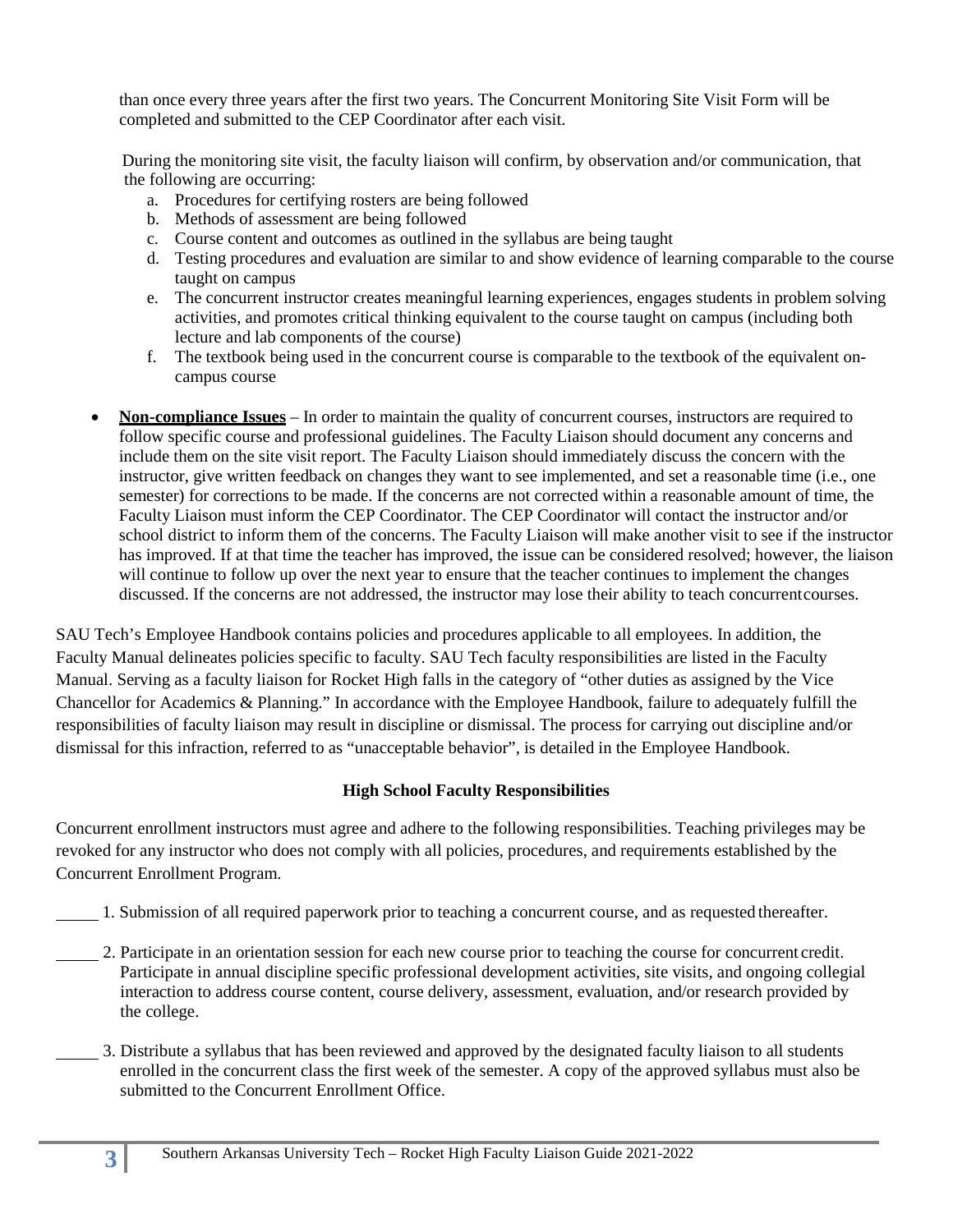- 4. Instructors must use the same textbook as the on-campus course or a textbook approved by the college.
- 5. Adhere to all deadlines and timeframes as set forth by SAU Tech, which include but is not limited to, roster certification, electronic submission of grades, drops, assessments, and registration.
- 6. Submitting copies of student work, exams, assessments, and/or grades as requested by the faculty liaison or the Concurrent Enrollment Office.
- 7. Retrieve and respond in a timely manner to all electronic correspondence sent by the faculty liaison and the Concurrent Enrollment Office. Correspondence will be sent to the email address(es) collected during the faculty approval process.
- 8. Participate in annual discipline specific professional development activities, site visits, and ongoing collegial interaction to address course content, course delivery, assessment, evaluation, and/or research provided by the college.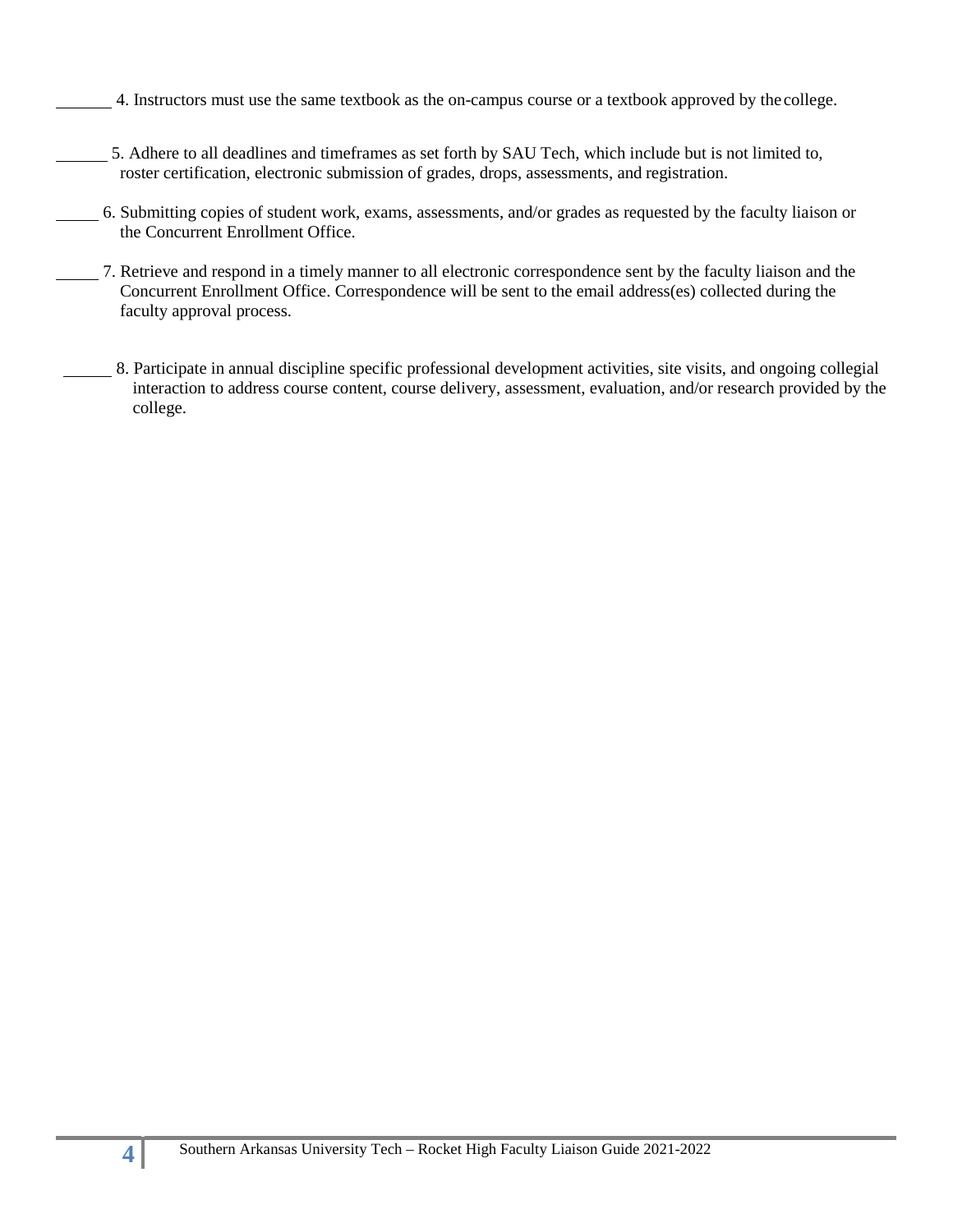## **CONCURRENT ENROLLMENT NACEP ISSUE BRIEF** AY 2015 WWW.NACEP.ORG

## **Discipline-Specific Professional Development for Continuing Instructors**

#### **BACKGROUND**

Discipline-specific professional developmentforinstructors—bothnew and continuing-is critical to the quality, rigor,andsustainabilityoftheconcurrent enrollment partnership.

The purpose of this brief is to share best practices and examples for engaging concurrent enrollment instructors and their college faculty counterparts in the discipline in effective and meaningful professional development.

Approaches to concurrent enrollment instructor professional development vary according to need, logistics, and tradition. Likewise,thosecreatingandparticipating in concurrent enrollment professional development approach the work from a variety of disciplines, backgrounds, and experiences. One constant among concurrent enrollment professional development best practices is the notion that the professional development should include content-knowledge as well as pedagogical components.Research secondary/post-secondary boundaries also suggests that the best professional respect and is on-going, collaborative,

#### **NACEP STANDARDS REGARDING PROFESSIONAL DEVELOPMENT FOR CONCURRENT ENROLLMENT INSTRUCTORS**

To elevate the stature of concurrent enrollment, the National Alliance of Concurrent Enrollment Partnerships (NACEP) maintains a set of National Concurrent Enrollment Partnership Standards. Meaningful faculty collaboration across the secondary/post-secondary boundary is a defining feature of programs that implement NACEP's Standards. NACEP's Faculty Standard 3 states that concurrent enrollment partnerships should provide "annual discipline-specific professional development activities and on-going collegial interaction to address course content, course delivery, assessment, evaluation, and/or research and development in the field."

Annual professional developmentis one tool for programsto ensure that courses taught in the high school mirror those same courses taught on the college campus. The Standard reflects NACEP's concern for consistent course content and rigor regardless of who delivers instruction for the college or university. Broken down, Faculty Standard 3 maps out guidelines for strong professional development in concurrentenrollmentpartnerships:First,professionaldevelopmentshouldbeongoing and should happen at least annually. Second, it should be discipline-specific and should focus on content, pedagogy, assessment, and advancements in the field. Third, it should be collegial.

 $\begin{aligned} \text{field.} \, \text{TI} \\\\ \text{I} \\\\ \hat{c} \end{aligned}$  $\sum$ I have increased rigor, not only in my upper level classes, butinthosepreparing students toreach the college courses as seniors. The professional development offered to teachers keepsmeonthecuspofbestpracticesinthefield. Ithas made me a better teacher in all of the levels I teach.

*Kay Edberg, concurrent enrollment teacher partneringwiththeUniversity ofMinnesota, TwinCities*

NACEP defines concurrent enrollment as college-credit bearing courses taught to high school students by college-approved high school teachers.



National Alliance of **CONCURRENT ENROLLMENT** PARTNERSHIPS advancing quality college courses in high school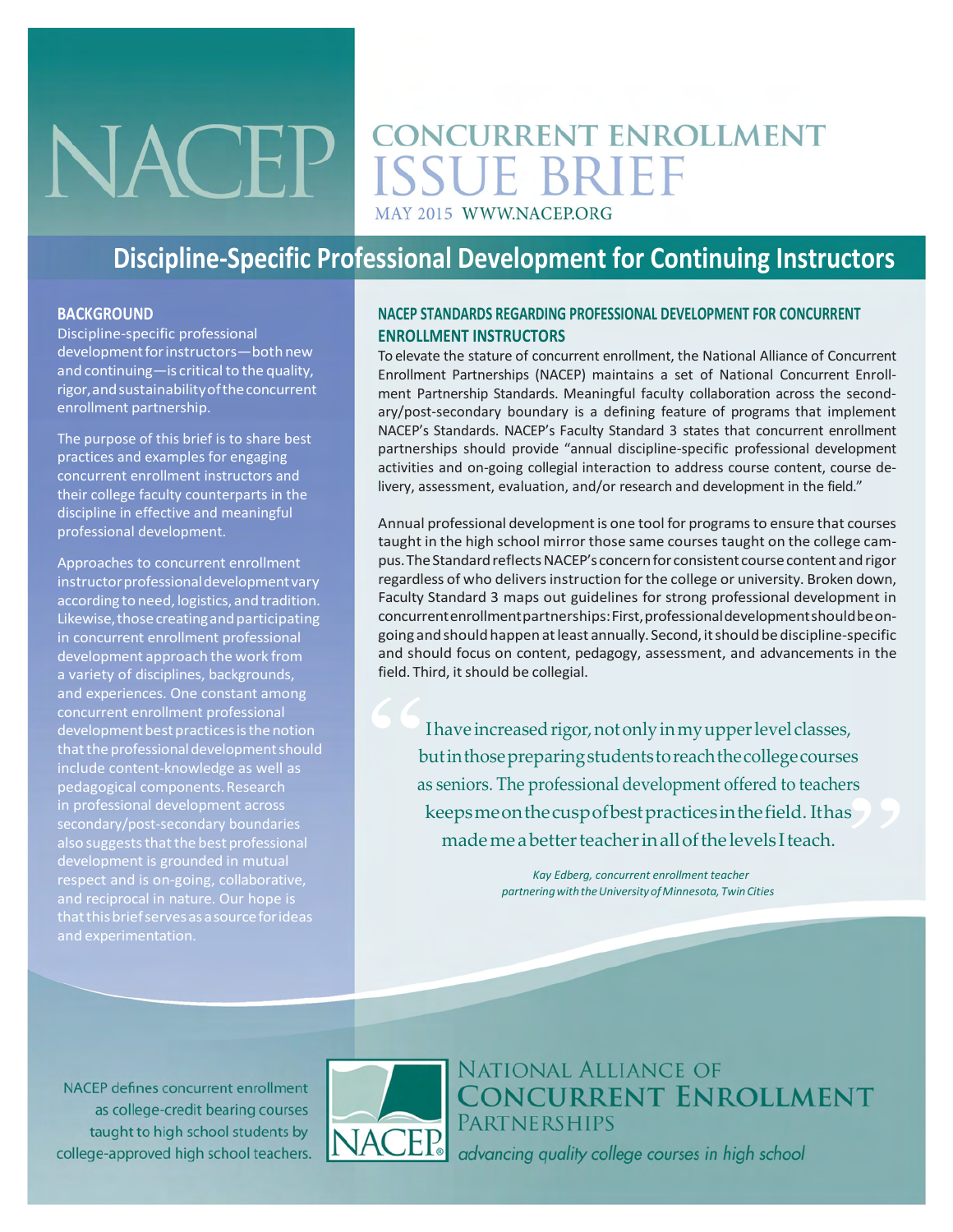#### **THE ON-GOING NATURE OF PROFESSIONAL DEVELOPMENT**

According to author Patricia Sehulster (2012), instructors must"consciously worktoinformoneanother'steachingand ultimately ourstudents' learning and readiness."For concurrent enrollment, on-going professional development provides a means for instructors to engage in that information sharing. In some cases, this means that participating instructorstraveltothecollegeoruniversity'scampusforworkshops or meetings where they engage in discussions regarding new research in their particular field, learn and share pedagogical practices, discuss assessment data from the courses in their discipline, learn from guest speakers and experts in the field, or help propose and plan changes to their particularconcurrentenrollmentcourses.Calibrationofgrading also can occur atthese on-campus sessions, as can presentations fromconcurrentenrollmentinstructorswhohaveinnovative teaching and research practices that might benefit others in the program. For programs or disciplines that have only a few instructors in a particular discipline, professional development often happens one-on-one and might happen in a variety of locations rather than on-campus. The challenge of individualized professional development is in providing a meaningful opportunity to expand an instructor's knowledge in the field of study in which s/he teaches.

Technology affords many ways for on-going professional developmenttooccurbetweenhighschoolconcurrentenrollment instructors and their post-secondary counterparts. In cases where annual face-to-face meetings are prohibitive because of travel, videoconference or pre-recorded professional development modules can help elevate concurrent enrollment instructors' content-knowledge. The calibration of grading and assessment of student work can be done via email or a Course or Content Management System. Videos fromexpertsinthedisciplinecanbepostedonlinein a similar fashion and shared through a variety of formats. And college facultycanmake"virtualvisits"tospeakandchatwithconcurrent enrollment students and instructors in the high schools in real-time via technology. Increasingly programs are utilizing technologytoolstosupplementin-personprofessionaldevelopment. To fully replace in-person professional development, programswillneedtocarefullyplanactivitiesthatareongoing and interactive to ensure that concurrent enrollment instructors participate and benefit from the activities.

Since high school instructors are often isolated from professional colleagues in their discipline, particularly when from small or rural schools, this connection with college faculty and their peers who are teaching the same courses through concurrent enrollment represents one of the strongest benefits to concurrent enrollment instructors. It sometimes leads to collaboration on conference presentations or papers within the field, elevating the status of high school teachers who often have few opportunities to advance their careers.

Work such as this can only happen when partnerships are built among the instructors, faculty in the sponsoring department, and the concurrent enrollment program staff. Faculty, in particular, are often the key drivers of these trainings, whether through facilitating discussions and information exchange or building bridges between the high school instructors and the academic department and larger academic field.

#### **DISCIPLINE-SPECIFIC PROFESSIONAL DEVELOPMENT**

What follows are six discipline-specific professional development ideas from several NACEP-accredited concurrent enrollment programs. These ideas represent professional development opportunitiesacross a widerangeofinstitutions,highschoolpartnerships,and academic disciplines:

#### l **Discussion of current research**

For professional development of continuing instructors of oceanography, a graduate student in the School of Oceanography presentedherresearchonoceanacidification, a keyenvironmental issue inthePacificNorthwest.Shethenledinstructorsthrough a classroomactivityonoceanacidificationinwhichtheyanalyzed data using Excel. The instructors then discussed how they could adaptandusethiscontentandlessonintheirclassrooms.(University ofWashington)

#### l **Author Visits**

As part of the effort for continued development of content knowledge for veteran instructors in English Composition, visit- ing professors and authors of the course-required textbook led a daylong workshop on "Helping Students to Read and Write in Depth," focusing on transitioning students to college reading, what faculty across the curriculum want from student writing, common problems in student writing, and shifting students from the culture of argument to the culture of understanding, all with a heavy focus on the ethos of the course textbook. Instructors were tasked with completing course-relevant prompts designed tofurther their understanding of the functions of evidence in student writing assignments and group grading. (Indiana University)

#### l **On-campus Observation**

Concurrentenrollmentchemistryinstructorshadanopportunity to observe an on-campus section of the course they teach for concurrent enrollment. This was followed by a graduate student presentationonherresearchinthedevelopmentof chemotherapeutic drug compounds as well as a presentation from a library specialist discussing how information literacy can be used to teach evidence-based innovation to chemistry students. Finally, examples were provided that showed how complex chemistry ideas can be illustrated through the lens of food and cooking. (Indiana University)

NATIONAL ALLIANCE OF **CONCURRENT ENROLLMENT**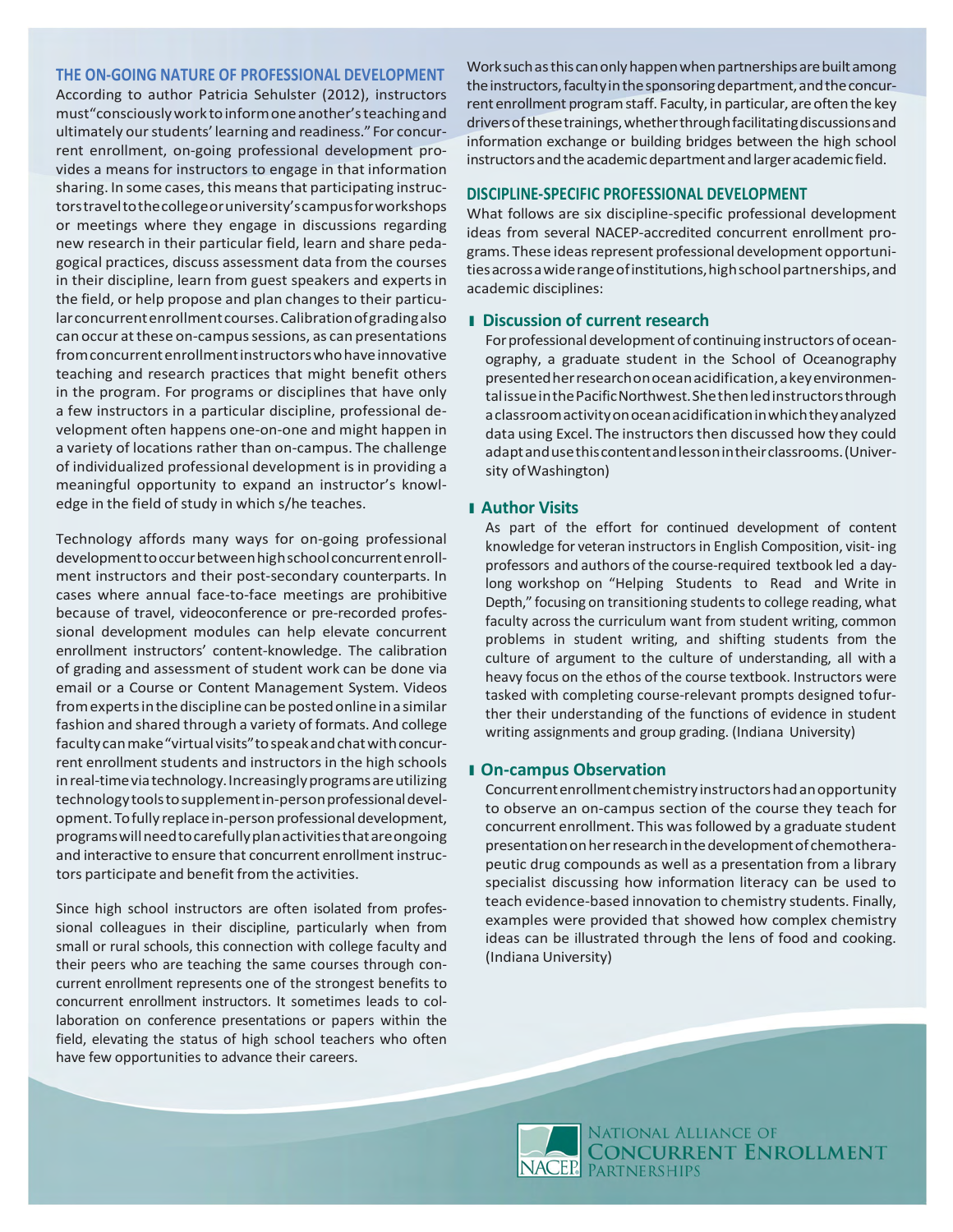#### l **Collaborative course content development**

To enhance collaboration between college faculty and concurrent enrollment instructors, a college instructor developed a professional development workshop for new and seasoned instructors that took the form of a college course in the subject matter assigned. Concurrent enrollment instructors collaborated with college instructors to develop interchangeable units, lessons and assignments that fulfilled course competencies, and learningobjectives.Theresultingworkwas compiledina common online system with shared access for all instructors teaching the course, on- and off-campus. (Laramie County Community College)

#### l **Online, interactive discussion board**

As part of a grant, faculty in the English department conducted a two-week online discussion for concurrent enrollmentinstructors.Topicsincluded assessment, best practices for engaging students, curriculum changes for the upcoming year, and readings in the field of study. (NorthWest Arkansas CommunityCollege)

#### l**Online videos**

For public speaking instructors unable to attend an oncampus professional development day, an online video was created, covering the same agenda as the face-toface seminar. In the video, a public-speaking faculty liaison discusses the role of video recorded feedback in the instructionofpublic speaking.Theliaisonalsopresented theresultsof a meta-analyticstudythatexaminedtwelve published studies about the use of video recording to provide feedback to students in public speaking courses, indicating that this approach results in better content of student speeches, greater acquisition of public speaking skills, better performance on objective tests, and a more positive attitude toward the course in general.Instructors were provided with a how-to guide to establish their own public speaking video database forthe course.(Pennsylvania Highlands CommunityCollege)

( t<br>99<br>| …it's unfortunate that high school teachers and college professors do not collaborate more often.

#### **THE IMPORTANCE OF COLLEGIALITY IN PROFESSIONAL DEVELOPMEN**

According to EDUCAUSE editor Jonathan Huer (2015), "... it's unfortunate that high school teachers and college professors do not collaborate more often. Strong collaborations would enhance instruction for both parties, would increase the understanding of what types of teaching and learning are happening in each setting, andwould assist studentsintheirtransitionfromhighschooltocollege." An application of Huer's words suggests that both high school teachersandcollegeinstructorshavemuchtogainfromoneanother via collaborations through concurrent enrollment professional development. Here are a few considerations for programs aiming to build strong, collegial partnerships.

- l **Give the teachers a say.** Encourage the high school teachersto contribute their expertise and opinions. Find out what the instructors would be interested in learning more about and how they could contribute to the professional development effort. Make the professional development reciprocal in nature.
- l **Build faculty buy-in.** Concurrent enrollment instructors should feel supported and appreciated by the college or university for which they teach. Faculty liaisons at the college are providing a valuable service and need recognition of their time and commitment from the college and their own academic departments.
- l **Offer a spectrumofopportunities.**Offermultipleopportunities throughout the year in a variety of formats that are accessible, relevant, and robust. A single professional development session of one or two hours once a year is unlikely to lead to significant expansion of an instructor's knowledge in the field of study.
- l **Plan for busy people and busy schedules.** Consider appropriate durations and times of the day and school year to offer face-toface and on-going professional development activities.
- l **Provideadequateresourcesandcommitment.**Both high schools and colleges entering into concurrent enrollment partnerships should commit to ensuring instructor participation in professional development. Both partners should set an expectation for participation and monitor to identify non-participation. Funding may be needed for the costs of substitutes, travel expenses, teacher stipends (if professional development occurs outside of the regular contract), and for time spent by college faculty planning and conducting professional development.

#### **REFERENCES**

- Huer, Jonathan Blake. "Mind the Gap: Connecting K-12 and Higher Education Educators to Improve The Student Experience." EDUCAUSE (March/April 2015): 52-53. Print.
- Sehulster, Patricia. "Forums: Bridging the Gap between High School

#### **AUTHORS**

**Linda Allen**, *Hawkeye Community College* **Christine Denecker**, *University of Findlay* **Deanna Jessup**, *Indiana University* **Tim Stetter**, *University of Washington*

NATIONAL ALLIANCE OF **CONCURRENT** ENROLLMENT **NACEP** PARTNERSHIPS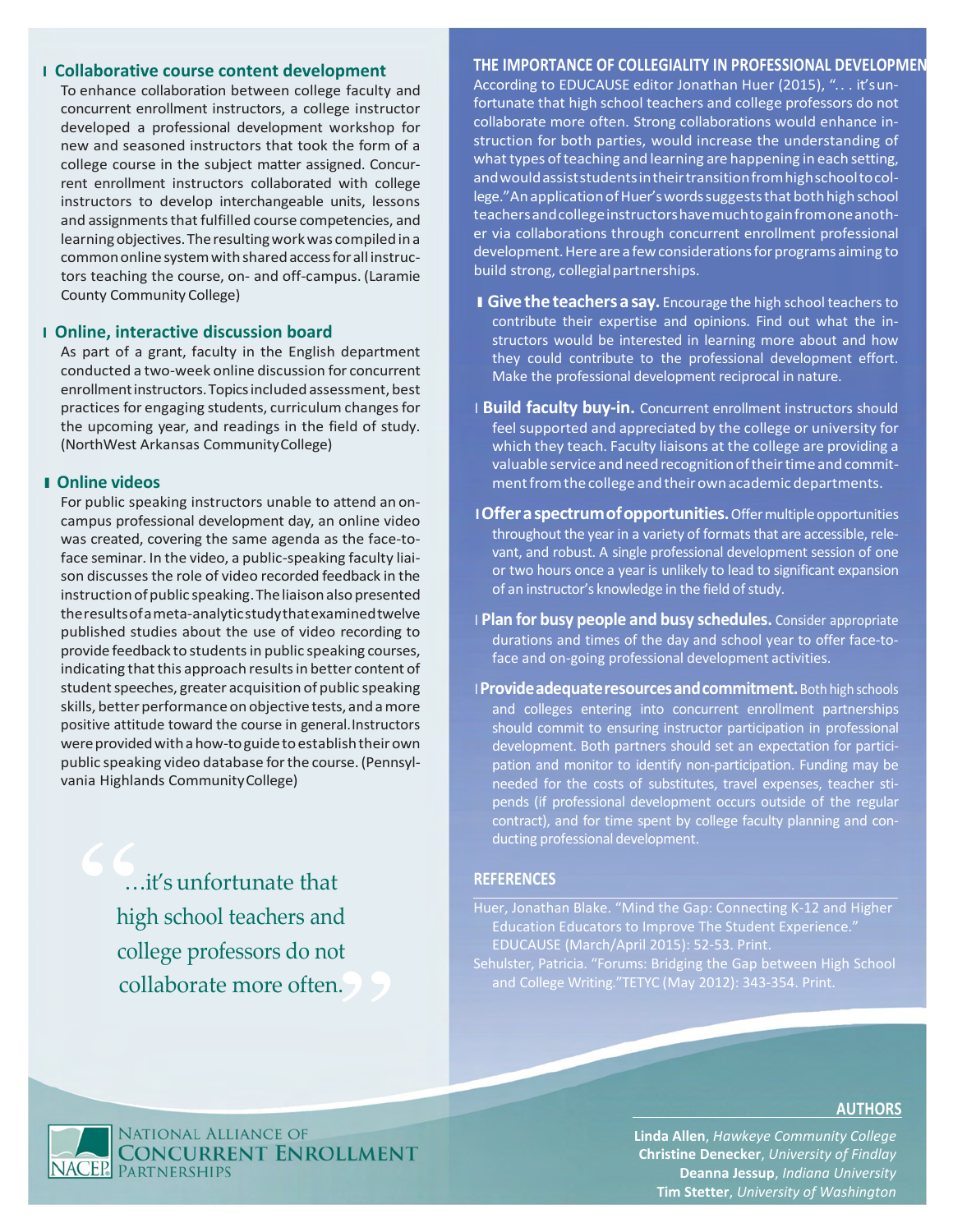

We ensure the excellence of concurrent enrollment programs through our national standards and accreditation and promote knowledge sharing, networking, and advocacy that supports our members and advances the field.

### **[www.nacep.org](http://www.nacep.org/)**

P.O. Box 578, Chapel Hill NC 27514 [information@nacep.org](mailto:information@nacep.org) (919) 593-5205 (877) 572-8693 [fax]